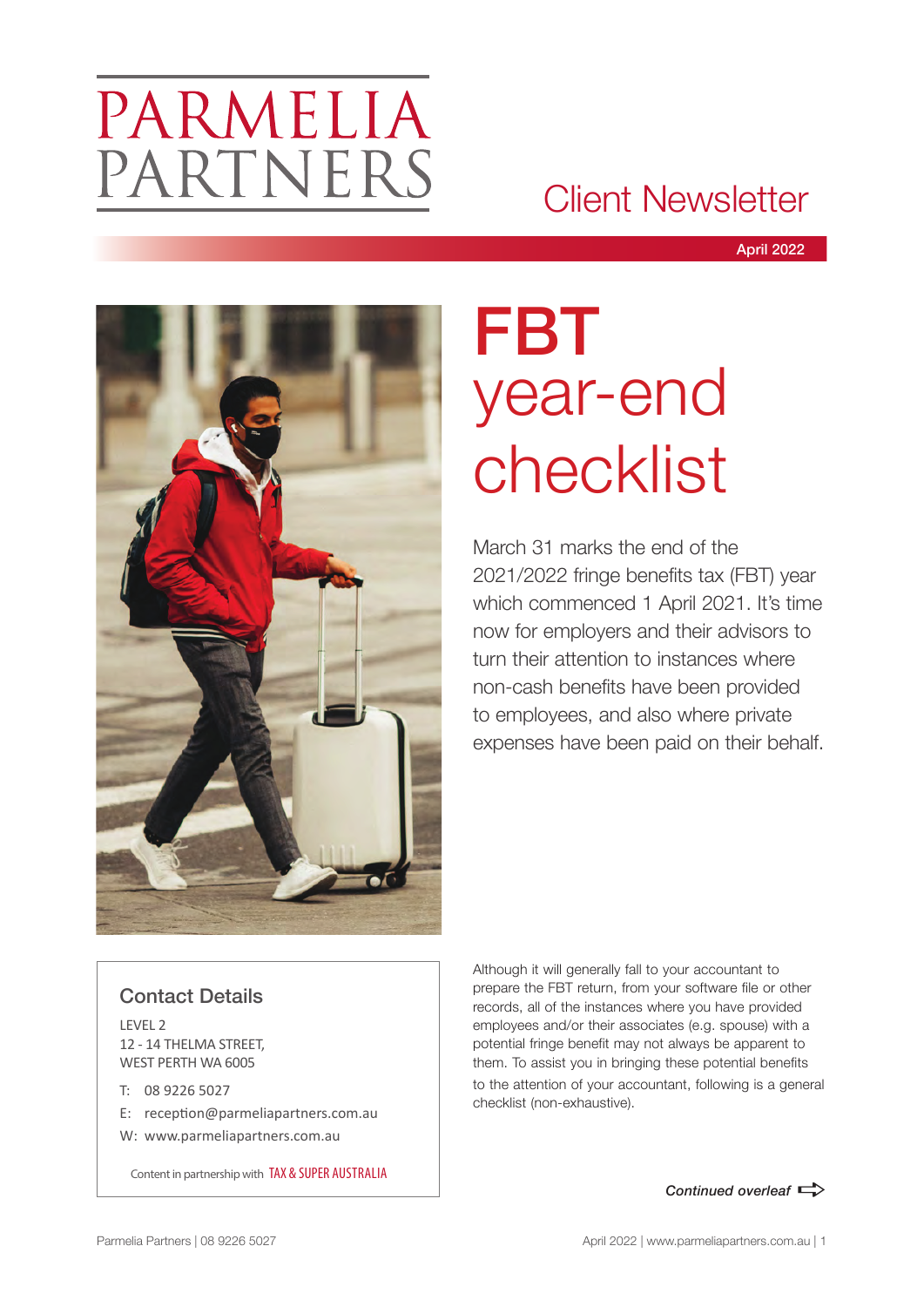## FBT year-end checklist



Did you provide or make available a car that your business (or an associate of the business) owned or leased, to an employee or their associate for private purposes?

*Exemptions include minor, infrequent and irregular non-work-related use by an employee of certain commercial vehicles.*

Did you as an employer reimburse expenses of an employee in relation to a car they owned or leased?

*Exemptions include where the business compensates the employee on a cents per km basis for estimated travel and where the car has not been used for private purposes.*



Did your business provide a loan to an employee or their associate?

*Exemptions include where the loan is strictly related to meeting an employment expense (which must be incurred within sixth months of the loan being made).*

*Exemptions also include loans made by private companies to employees who are also shareholders but the loan is Division 7A compliant.*



Did your business release an employee or their associate from paying an outstanding debt?

*An exemption applies where the debt in question is genuinely written off as a bad debt (as distinct from waived for employment or personal reasons).*

## **HOUSING**

Did your business or an associated entity provide an employee or their associate with the right to use accommodation by lease or licence?

*The benefit may be exempt in the event that it relates to a remote area.*

### LIVING AWAY FROM HOME **THE ALLOWANCE (LAFHA)**

Did you pay an employee an allowance to compensate them for private non-deductible expenses because they are required to live away from their usual place of residence for work?

*Strict exemption conditions can apply which your accountant can walk you through.*



Did your business reimburse an employee or pay a third-party expense of theirs?

*Exemptions include where the expense would have been otherwise deductible to the employee because it was work-related.*



Did you pay for an employee's car parking expenses or provide them with a car park during the year?

*Various exemptions apply including where the benefit is for a disabled person, or provided by small businesses or certain non-profit employers, or the minor benefit exemption applies.*

## ENTERTAINMENT

- Did your business provide an employee or associate (or in some cases third-parties) with entertainment by way of food, drink or accommodation in connection with this?
- Did your business provide an employee or their associate with a corporate box, a boat or plane for the purpose of providing entertainment, or other premises for the purpose of providing entertainment? $\blacksquare$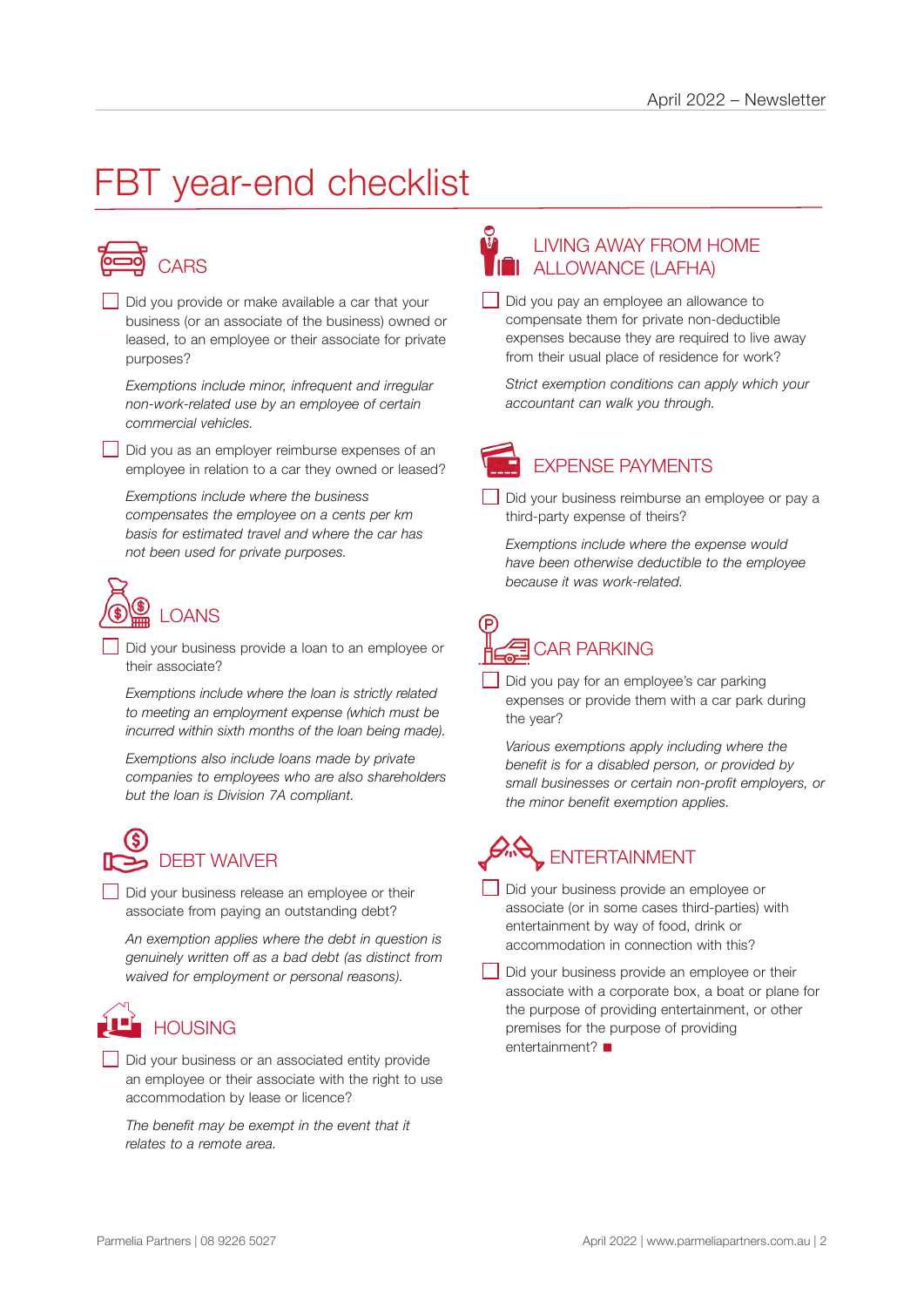# **Record keeping**

Keeping good business records is important for a humber of reasons. It assists you to:

- comply with your tax and superannuation obligations
- gain a greater insight into the financial health of your business, enabling you to make informed decisions
- manage your cashflow
- demonstrate your financial position to prospective lenders, and also potential buyers of your business.

### ATO REQUIREMENTS

Broadly, the ATO requires that:

- you keep most records for five years from when you obtained the records, or completed the transactions or acts that they relate to – whichever is the later
- you be able to show the ATO your records if they ask for them
- your records must be in English or be able to be easily converted to English.

### DIGITAL RECORDS

The ATO is reminding business owners that you can keep your records (paper/hard copies) digitally. The ATO accepts images of business paper records saved on a digital storage medium, provided the digital copies are true and clear reproductions of the original paper records and meet the standard record keeping requirements.

Once you have saved an image of your original paper records, you don't have to keep the paper records unless a particular law or regulation requires you to.

However, if you enter information (for example, supplier information, date, amount and GST) from digital or paper records into your accounting software, you still need to keep a copy of the actual record, either digitally or on paper. Some accounting software packages may do both your accounting as well as your record keeping.

### STORAGE OPTIONS

#### 1. Cloud

If you use cloud storage, either through your accounting software or through a separate service provider, eg, Google Drive, Microsoft Onedrive or Dropbox, ensure:

- the record storage meets the record-keeping requirements
- you download a complete copy of any records stored in the cloud before you change software provider and lose access to them.

#### 2. E-invoicing

Regardless of your E-Invoicing software or system, your business is responsible for determining the best option for storing business transaction data.

You should:

- ensure that your process meets the record-keeping requirements
- discuss your options with your software provider
- talk to your business adviser, if necessary.

### DIGITAL ADVANTAGES

As the ATO point out, there are many advantages to keeping your records digitally. If, for example, you use a commercially-available software package, it may help you:

- keep track of business income, expenses and assets as well as calculate depreciation
- streamline your accounting practices and save time so you can focus on your business
- automatically calculate wages, tax, super and other amounts, including
	- develop summaries and reports for GST, income tax, fringe benefits tax (FBT) and taxable payments reporting system (TPRS), as required
	- be prepared to lodge your tax and super obligations, including your tax return, business activity statements (BAS) and taxable payments annual report (TPAR) if you are a business that is required to
	- send some information to the ATO online (if the package meets ATO requirements), for example, your activity statement
	- meet your legal Single Touch Payroll (STP) reporting obligations
- back up records using cloud storage to keep your records safe from flood, fire or theft.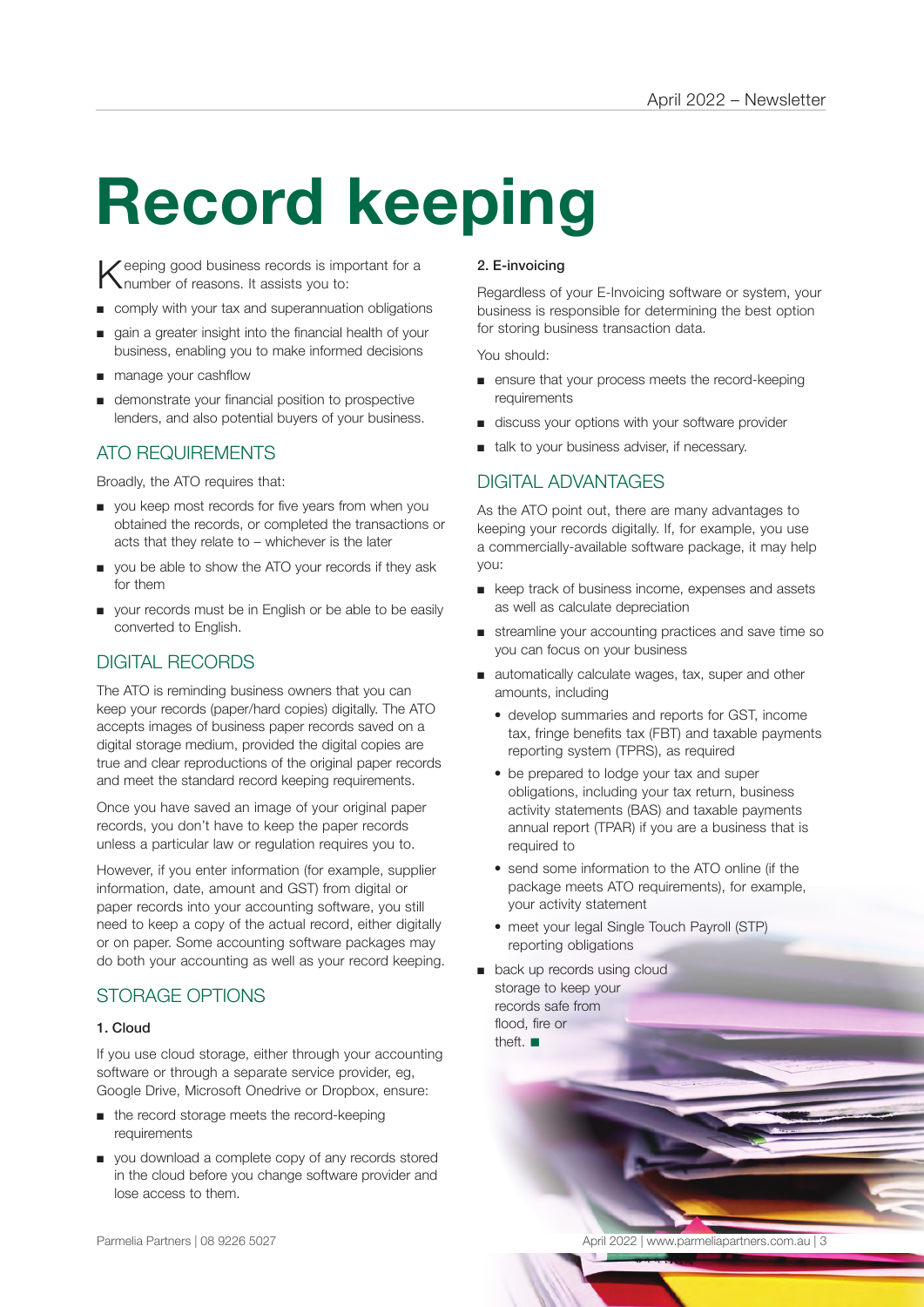# ATO's new crackdown on Discretionary Trusts

he ATO has just updated its guidance around trust distributions made to adult children, corporate beneficiaries and entities that are carrying losses. Depending on the structure of these arrangements, there is a potential that the ATO may take an unfavourable view on what were previously understood to be legitimate arrangements.

### **Background**

For various reasons, including legal tax minimisation and asset protection, many business owners operate their affairs through a trust structure. While trust structures are legitimate, the ATO has become increasingly sceptical of the motivations behind the use of trusts which it believes in many cases are motivated chiefly by tax minimisation. In February 2022, the ATO updated its guidance directly focusing on how trusts distribute income, and to whom! Consequently practices which may have once been previously accepted may now not be. This may result in higher taxes for family groups in particular – both going forward, and potentially retrospectively.

### **Target**

The ATO is chiefly targeting arrangements under s100A of the Tax Act, specifically where trust distributions are made to a low rate tax beneficiary but the real benefit of the distribution is transferred or paid to another beneficiary usually with a higher tax rate. In this regard, the ATO's new Taxpayer Alert (TA 2022/1) illustrates how s100A can apply to the quite common scenario where a parent benefits from a trust distribution to their adult children.

Released at the same time, the ATO's new draft ruling states that for the new guidance to potentially apply, one or more of the parties to the agreement must have entered into it for a purpose (not necessarily a sole, dominant purpose) of securing a tax benefit. This sets the bar quite low and may capture a number of arrangements.

### Assessing the risk

The ATO released an accompanying guideline providing taxpayers with a risk assessment framework for them to work through with their accountants to assess the level of risk involved in current and past distribution arrangements. In the guideline, the ATO has provided a

number of examples of high-risk arrangements that are actually quite common and include:

- 1. Arrangements where the presently entitled beneficiary lends or gifts some or all of their entitlement to another party and there is a tax benefit obtained under the arrangement
- 2. Arrangements where trust income is returned to the trust by the corporate beneficiary in the form of assessable income and the trust obtains a tax benefit
- 3. Arrangements where the presently entitled beneficiary is issued units by the trustee (or related trust) and the amount owed for the units is set-off against the beneficiary's entitlement
- 4. Arrangements where the share of net income included in a beneficiary's assessable income is significantly more than the beneficiary's entitlement
- 5. Arrangements where the presently entitled beneficiary has losses.

For arrangements that fall into the high-risk category, the ATO advises that it will conduct further analysis on the facts and circumstances of the arrangement as a matter of priority. If further analysis confirms the facts and circumstances of your arrangement are high risk, they may proceed to audit where appropriate.

### What next?

The ATO's new ruling and guidelines are still in draft form, and are expected to be finalised soon. Once finalised, they are intended to apply both prospectively and retrospectively. However, for entitlements conferred before 1 July 2022, the ATO has indicated it will stand by any administrative position reflected in its prior website guidance before the new material was released.  $\blacksquare$ 

If you have any concerns about your trust distributions and exposed risk to Section 100A, you should contact your accountant for a discussion based on your personal circumstances. **i**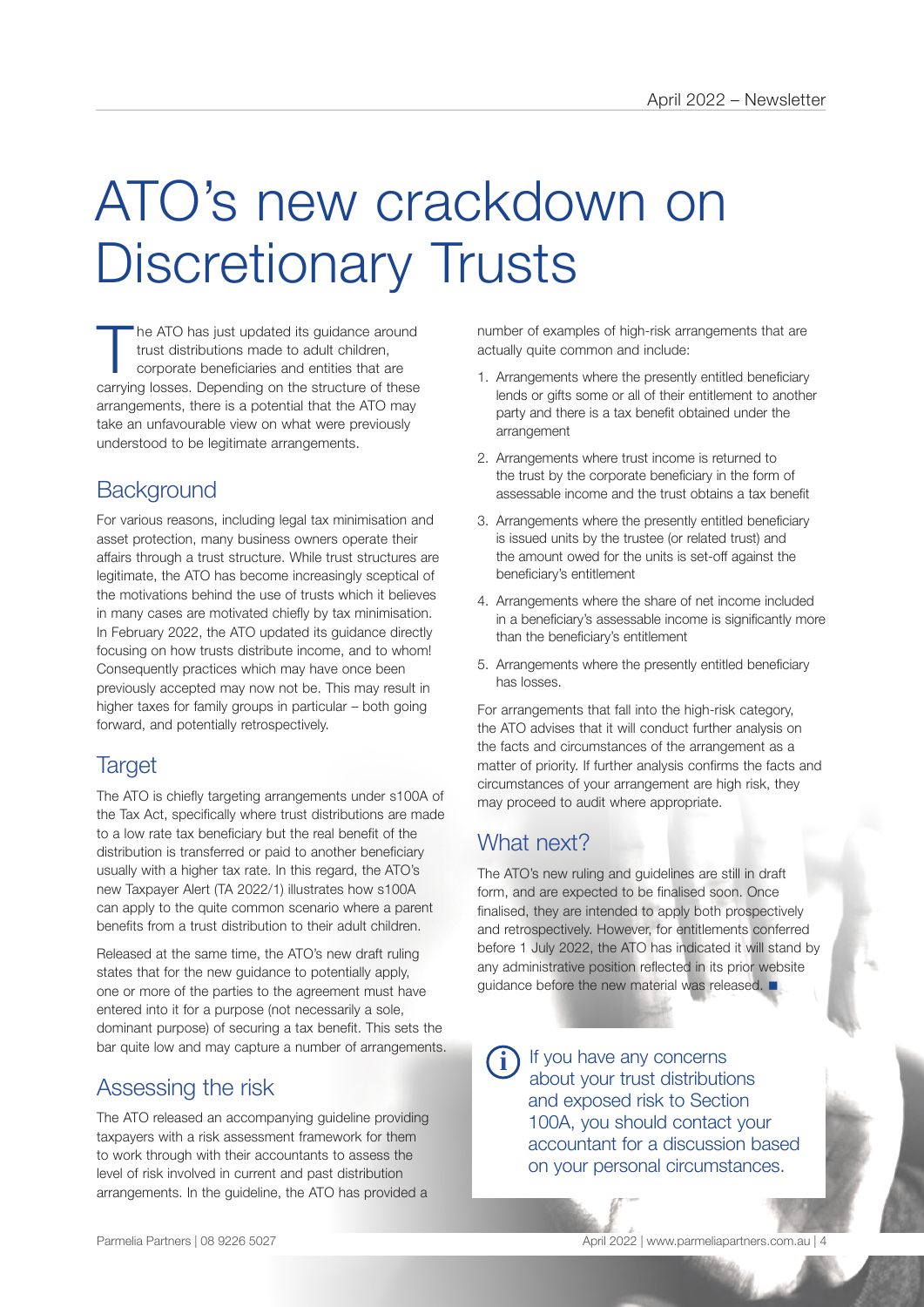# Ridesharing: **The Driver**

Uber and other ride-sourcing facilitators have become increasingly popular over recent years. From a driver's standpoint, there are a number of tax issues potentially in play. See overleaf for the tax implications from a rider's perspective.

### INCOME

Income from a driver's ride-sourcing activities must be declared in their tax return irrespective of the amount they earn, and irrespective of whether they have another job. The amount to be declared is the full fare (including or "grossed-up" by the facilitator's fee, less GST). The full fare amount must be declared in a driver's personal tax return (or in an entity's return if they are operating through a company, trust etc.).

### **EXPENSES**

Expenses (less GST) incurred by drivers in operating their ride-souring activities are deductible. However, not all expenses will be deductible and may need to be reduced/apportioned to take account of any private use of the vehicle. The following common expenses are not deductible – fines (e.g. speeding or parking), cost of own meals and drinks during shifts, and clothing except if either compulsory or noncompulsory clothing that is unique and distinctive to the Facilitator you drive for.

In instances where a vehicle is being claimed in the driver's personal tax return, the costs will be claimed using either of the following methods:

#### 1. Cents per kilometre

Whereby you claim a set number of cents per kilometre travelled (currently 72 cents). The advantage of this method is very little record keeping is required. You only need to be able explain how you arrived at your calculation – you do not need any documentary evidence in the way of receipts or log books etc. Even where you travel more than 5,000 kilometres, you may still elect to use this method (and save the hassle on the record-keeping requirements that are required under the logbook method) by capping your claim at 5,000

kilometres. In summary, this method can be appealing to drivers who:

- Have travelled less than 5,000 business kilometres
- Have older vehicles (therefore depreciation and interest costs are low)
- Have not kept, or do not wish to keep, records of kilometres travelled. This method incorporates all car expenses including petrol, servicing, depreciation, etc. You can make no further car expense claim.

#### 2. Logbook

Under this method, your claim is based on the business use percentage of each car expense, which is determined by a logbook that must have been kept for a minimum 12-week period.

This logbook must be updated every five years or where there has been a change to the percentage of business use (by more than 10%). To ease the record-keeping burden, check out one of the innumerable logbook 'apps' on the market, either from the App Store or Google Play as the case may be.

In summary, under this method you can claim all expenses that relate to the operation of the car, at your percentage of business use, as established from your logbook. This method generally gives the best result where the vehicle has substantial business use. Drivers can calculate their claim and determine which method provides the largest deduction, by using the ATO's Work-related car expenses calculator on its website.

### GST

*Continued overleaf*  $\Rightarrow$ Under general GST law, you are only required to register for where you are carrying on an enterprise and your annual turnover is \$75,000 or more. However, where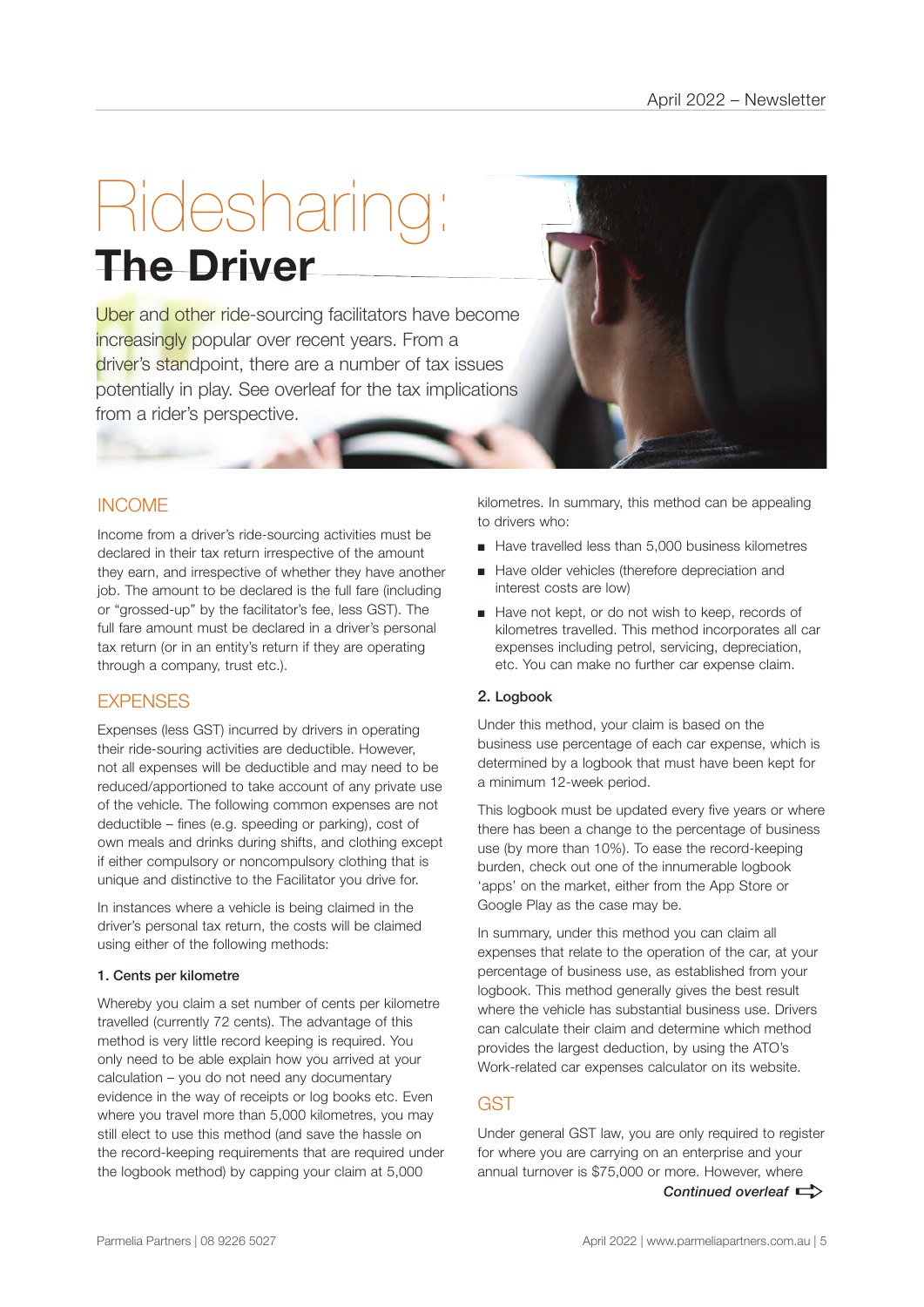#### Ridesharing: The driver (continued)

your enterprise involves providing 'taxi travel' you must register for GST irrespective of the level of turnover. The ATO adopts a broad interpretation of 'taxi' to include cars made available for public hire to transport passengers in return for a fare (but not including trucks and bike courier services). The Federal Court has confirmed this interpretation. Drivers therefore generally must register for, and charge, GST as soon as they commence operating.

### **ARN**

Drivers generally speaking will always be 'carrying on an enterprise', and therefore should register for an ABN. The only instance where it's conceivable that a driver would not be carrying on an enterprise would be where they are an employee of the facilitator. This is rare, however.

## Ridesharing: **The rider**

This article examines the tax implications from a rider's perspective.

### **DEDUCTION**

The same principles apply as per taxi fares. Where the fare is business-related, for example you are travelling from your office to a client's premises, the fare will be deductible in full. However, where the travel is personal the fare is not deductible. This includes travel between home and work. That is, trips between your home and regular place of work can't be claimed even if you:

- live a long way from your regular place of work
- work outside normal business hours for example, shift work or overtime
- $\Box$  do minor work-related tasks eq, picking up the mail on the way to your regular place of work or home
- go between your home and your regular place of work more than once a day
- are on call eg, you are on stand-by duty and your employer contacts you at home to come into work
- have no public transport near where you work
- do some work at home.

To evidence the deduction, the rider will need documentation. The good news is that Uber, and we suspect other facilitators, will provide you with sufficient documentation to substantiate your deduction. You obtain this by logging back into their 'app' after the ride.

### **GST**

To claim GST on a fare, the trip must be businessrelated (see earlier), and the rider must be in possession of a valid Tax Invoice. For many fares however, a Tax Invoice will not be required as the total fare may be less than \$82.50 (including GST). Where this is the case, any of a Tax Invoice, a docket, an invoice, or a receipt will suffice for your GST claim.

The question then arises, what actual documentation does Uber or the driver provide at the conclusion of the ride? In the vast majority of cases, the driver will not provide you with any documentation (e.g. invoice etc.). Rather, after the ride, if you visit Uber's 'app' they will on behalf of the driver provide you with a tax invoice if the driver is registered for GST. Tax Invoices are provided by Uber even where the fare is below \$82.50. We can confirm that the standard Uber-provided Tax Invoices are in full compliance with the ATO's requirements. You will need to check the documentation of other facilitators for compliance.

### ABN WITHHOLDING

Another relevant tax issue is ABN Withholding. Under this regime, if a supplier of a good or service does not provide an ABN and the total payment for that good or service is more than \$75 (excluding GST), the recipient generally has to withhold the top rate of tax (currently 45%) from the payment and pay it instead to the ATO. Having withheld from the payment, the recipient of the supply must then complete a PAYG payment summary – withholding where ABN not quoted and give it to the supplier at the same time the net amount is paid to them or as soon as possible after. However there are various exceptions. In the absence of one of these exceptions applying, this then raises the question of whether the rider would be liable for penalties for failing to withhold.

The reality is that under a typical ride-sourcing model (and certainly with Uber), the Rider is not in a position to withhold the 45% penalty as the payment they make for the fare is in the form of a direct debit of the Rider's credit card. Therefore, it would be very difficult to imagine the ATO penalising Riders for not withholding when, in a physical sense, they have no ability to do so.  $\blacksquare$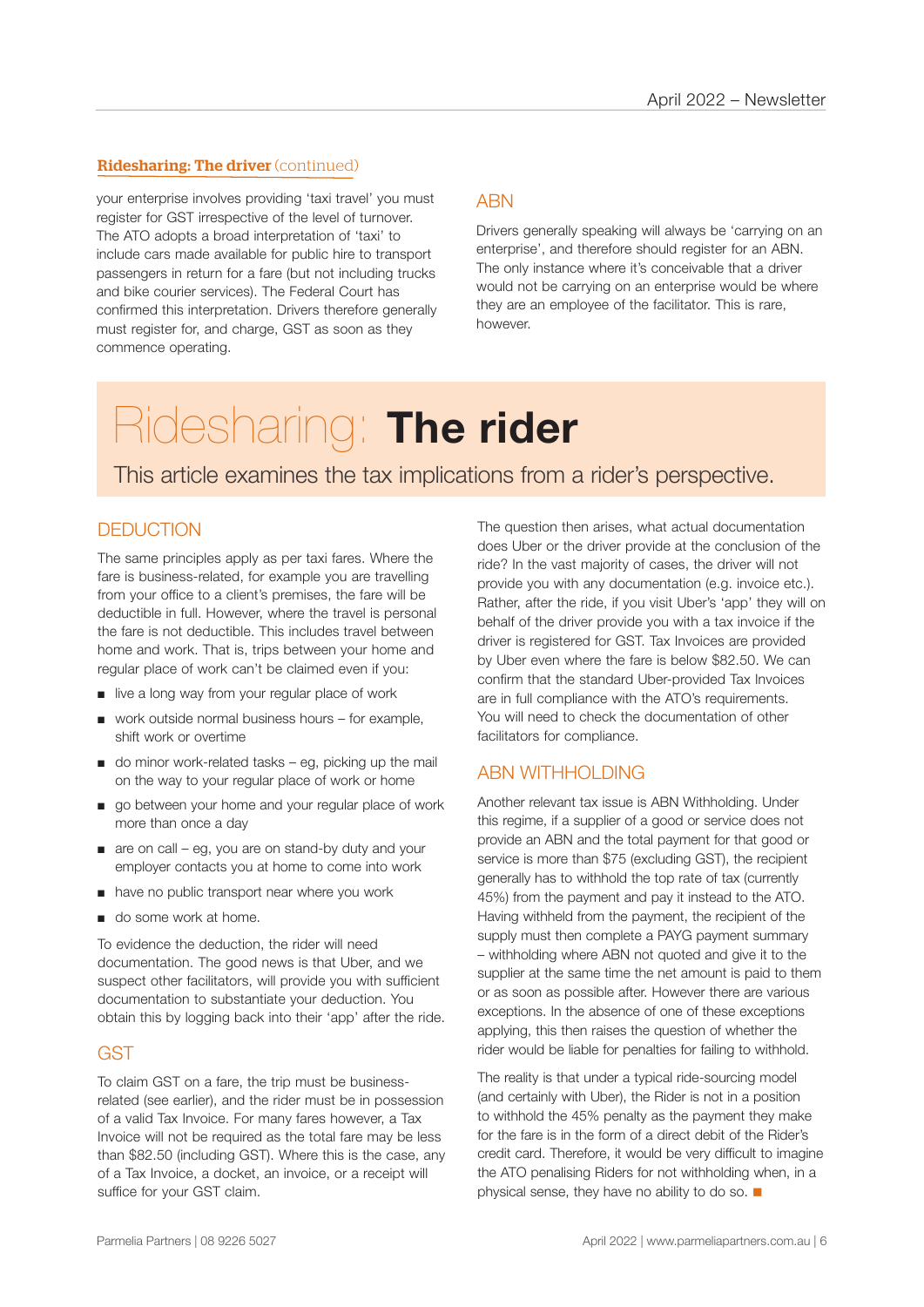# **Salary** sacrificing to super

Are you an employee thinking of putting some of your pre-tax income into superannuation to boost your retirement savings? This is known as salary sacrifice, and the good news is that it can benefit you and your employer.

### What is salary sacrifice?

An effective salary sacrifice agreement (SSA) involves you as an employee, agreeing in writing to forgo part of your future entitlement to salary or wages in return for your employer providing you with benefits of a similar value, such as increased employer superannuation contributions.

Contributions made through a SSA into superannuation are made with pre-tax dollars and do not form part of your assessable income. This means salary sacrifice contributions are not taxed at your marginal tax rate (MTR) and will instead be subject to superannuation contributions tax of up to 15% when received by your superannuation fund and will count toward your concessional contributions (CC) cap.

The CC cap is a limit to how much you can contribute to superannuation. The combined total of your employer superannuation guarantee (SG) and salary sacrificed contributions must not be more than \$27,500 per financial year. Note that there are other, very rare types of contributions that also contribute towards your CC cap.

For most people, the 15% contributions tax will be lower than their MTR. You benefit because you pay less tax while boosting your retirement savings.

Your employer also benefits because salary sacrifice contributions are tax deductible to them and there is no limit to the amount of their contribution/deduction.



However, this is not the case for employees. Salary sacrifice contributions in excess of your CC cap will be included in your assessable income and taxed at your MTR. You will however be entitled to a 15% non-refundable tax offset to compensate for the tax paid by the superannuation fund on the same excess contribution.

*Continued overleaf* 



### Division 293 tax on higher income earners

If you earn more than \$250,000 pa in income, you will pay an additional 15% tax on your CCs. For many impacted people however, CCs are still worthwhile as even though they pay 30% tax on CCs, this is still less than the top MTR of 47% (including Medicare levy) that applies to high income earners who are liable for Division 293 tax.

The additional Division 293 tax is administered by the ATO who will work out if you need to pay the tax based on information in your tax return and data the ATO receives from your superannuation fund(s).